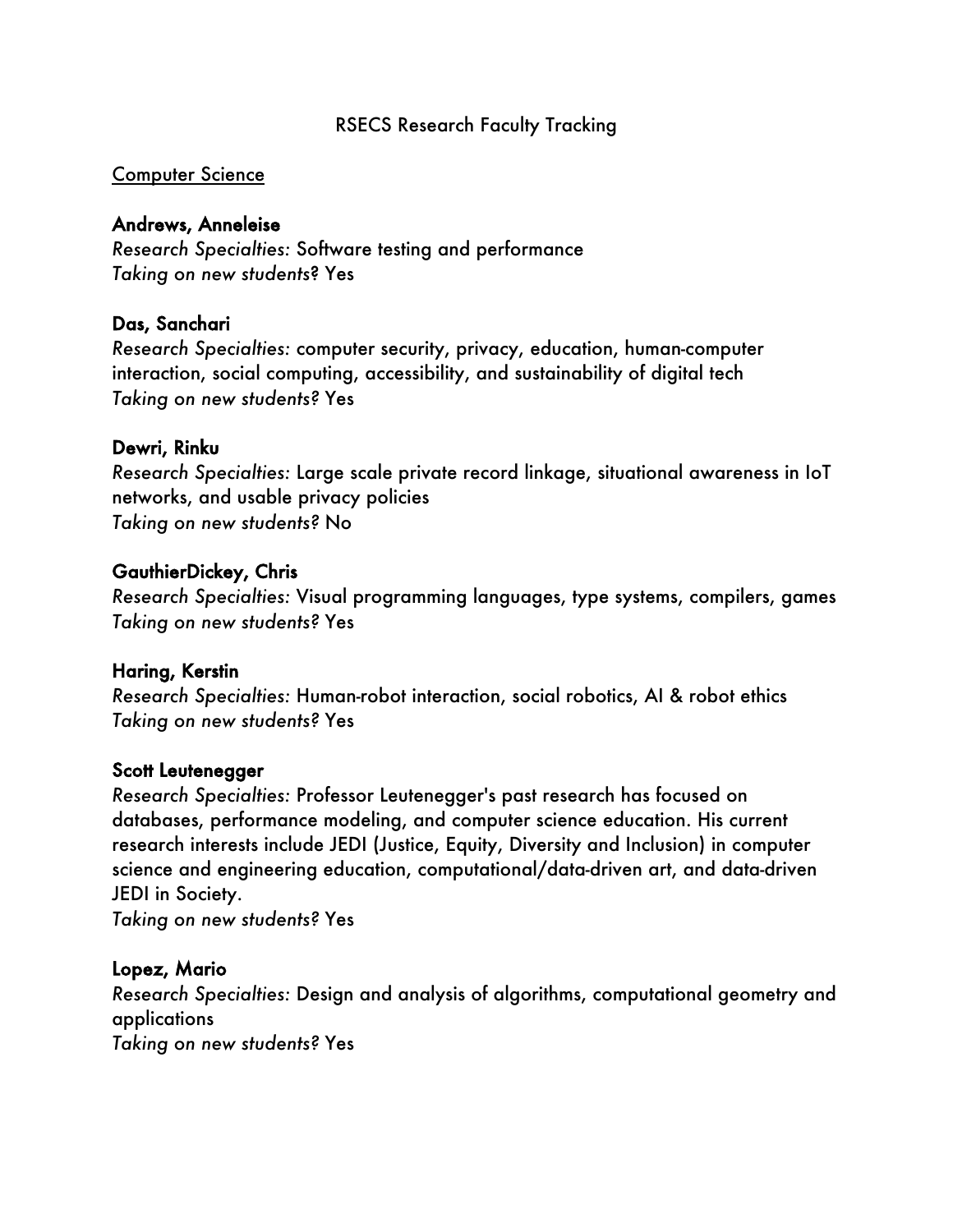## Reardon, Chris

*Research Specialties:* AI-enabled human-robot interaction and teaming; emergent technologies and wearables; heterogeneous, multi-robot air-ground teams; real-world and field robotics applications, cognitive and perception systems to enable humanrobot teaming

*Taking on new students?* Yes

## Rutherford, Matt

*Research Specialties:* Autonomous systems, embedded systems, software engineering *Taking on new students?* Yes

## Electrical & Computer Engineering

## Arab, Ali

*Research Specialties:* Blockchain, operations research, risk and resilience *Taking on new students?* No

## Fan, Rui

*Research Specialties*: Smart Cities, Electric System, AI in Power Grids *Taking on new students?* Yes

## Gao, Wenzhong "David"

*Research Specialties:* Renewable energy and distributed generation, microgrid, smart grid, power system protection, power electronics applications in power systems, power system modeling and simulation, and hybrid electric propulsion systems *Taking on new students?* Yes

## Ghosh, Kumar

*Research Specialties:* Quantum computing *Taking on new students?* No

## Khodaei, Amin

*Research Specialist:* Smart grids, quantum computing, blockchain, AI *Taking on new students?* No

## Mahoor, Mohammad

*Research Specialties:* Artificial Intelligence, Computer Vision, Social Robotics *Taking on new students?* No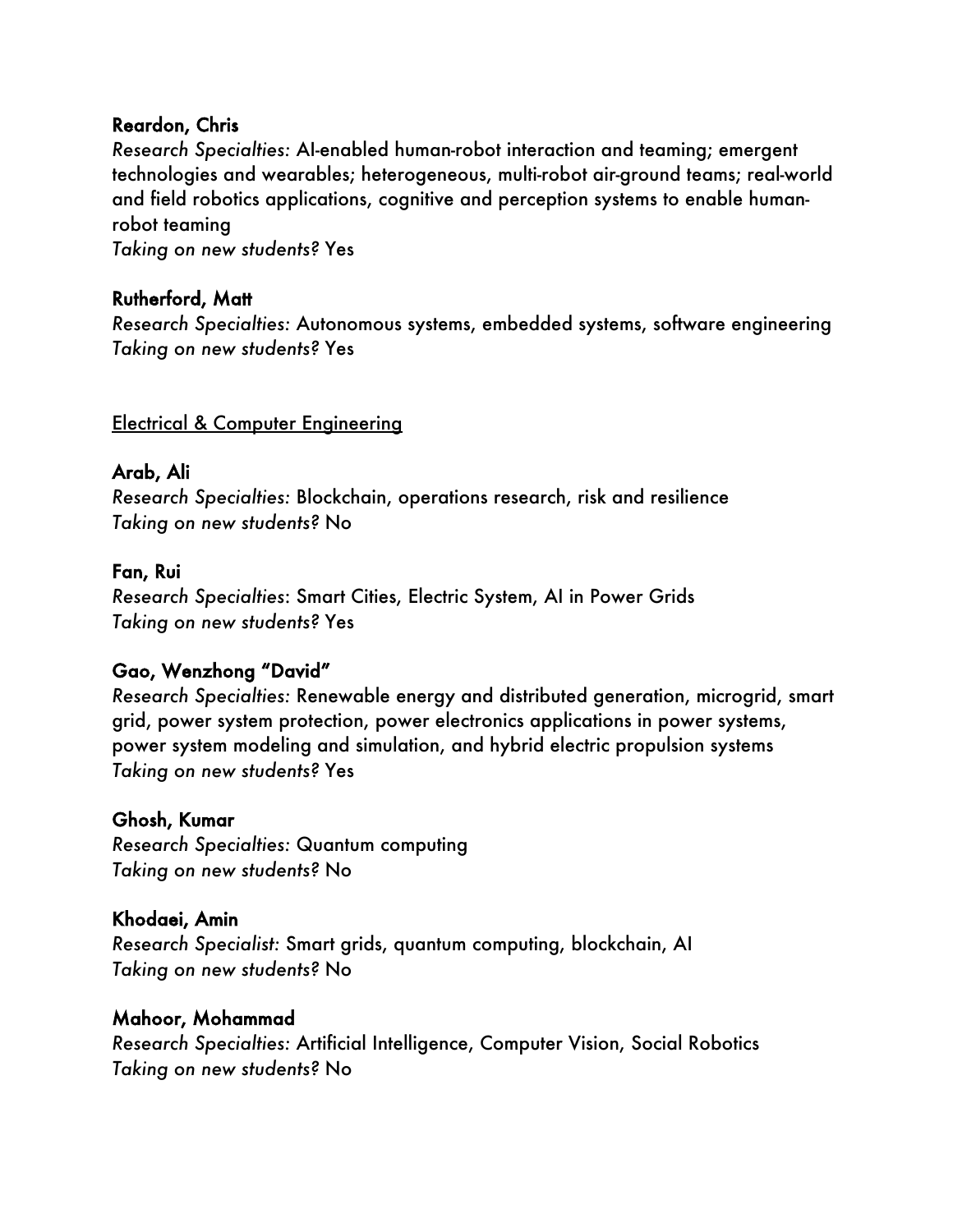#### Matin, Mohammad

*Research Specialties:* Research interest is in Power Electronics and Optoelectronics Materials, Device & Systems. Optical & Bio-Medical Signal and image Processing. *Taking on new students?* Yes

## Ogmen, Haluk

*Research Specialties:* Reverse-engineering the brain, natural and artificial intelligence, human vision, attention, and memory *Taking on new students?* No

#### Valavanis, Kimon

*Research Specialties:* Robotics and Automation, Unmanned Systems, Intelligent Control, Autonomy *Taking on new students?* Yes

## Zhu, Zhizhui

*Research Specialties:* Machine learning, Signal processing, and Optimization *Taking on new students?* Yes

## Mechanical & Materials Engineering

Azadani, Ali *Research Specialties:* Cardiovascular Mechanics, Biofluid Mechanics, Heart Valve Engineering *Taking on new students?* Yes

## Clary, Chadd

*Research Specialties:* Experimental Biomechanics, Medical Devices, Patient tracking *Taking on new students?* Yes

Davidson, Brad

Gordon, Matt *Research Specialties:* Plasma Physics *Taking on new students?* No